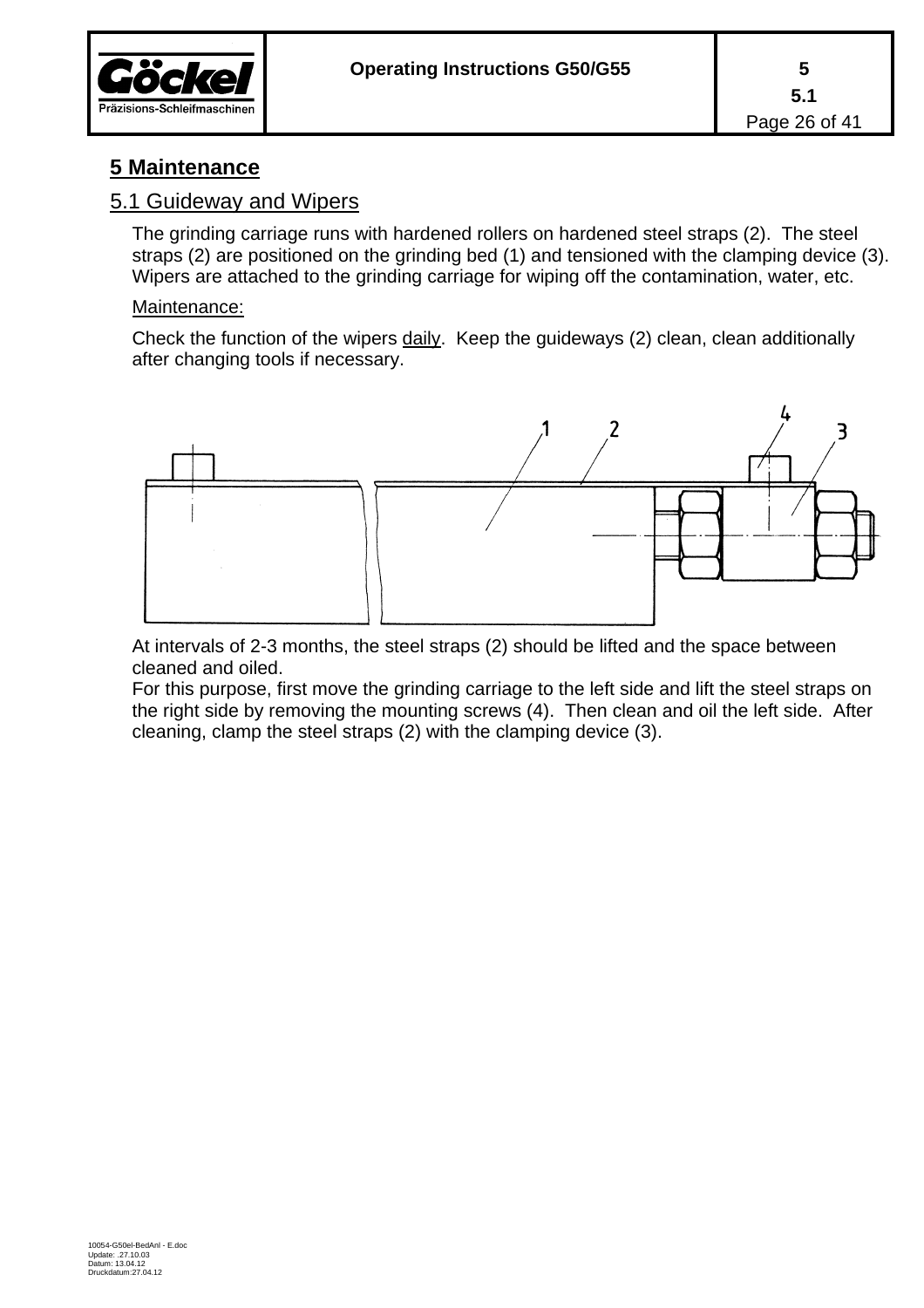

## 5.2 Grinding Support

The support plate is guided in a dovetail guide.

#### Maintenance:

The guide is lubricated by the central lubrication system and requires no other maintenance.

#### Adiustment:

Guide play for the support plate (4) can be adjusted with a wedge strip (3). Proceed as follows to readjust:



 To reduce the play, move the wedge strip (3) down. To increase the play, move the wedge strip up.

#### Reduction Of Play:

- Measure the play at the upper end with a feeler gauge. The play should be approx. 0.02 mm.
- Loosen cross hold nut (2) with steel tin (turn clockwise).
- Move wedge strip (3) downward with cross hole nut (1).
- Measure adjustment path of wedge strip (3). A path of 0.5 mm corresponds to a reduction in the play of 0.01 mm.
- Turn cross hole nut (2) upward so that the wedge strip (3) is tensioned tightly between the two cross hole nuts (1, 2).

## **Note**

The wedge stri (3) must be tensioned tightly between the cross hole nuts (1) and (2). Increasing play:

Move in opposite direction, i.e. move wedge strip (3) upward.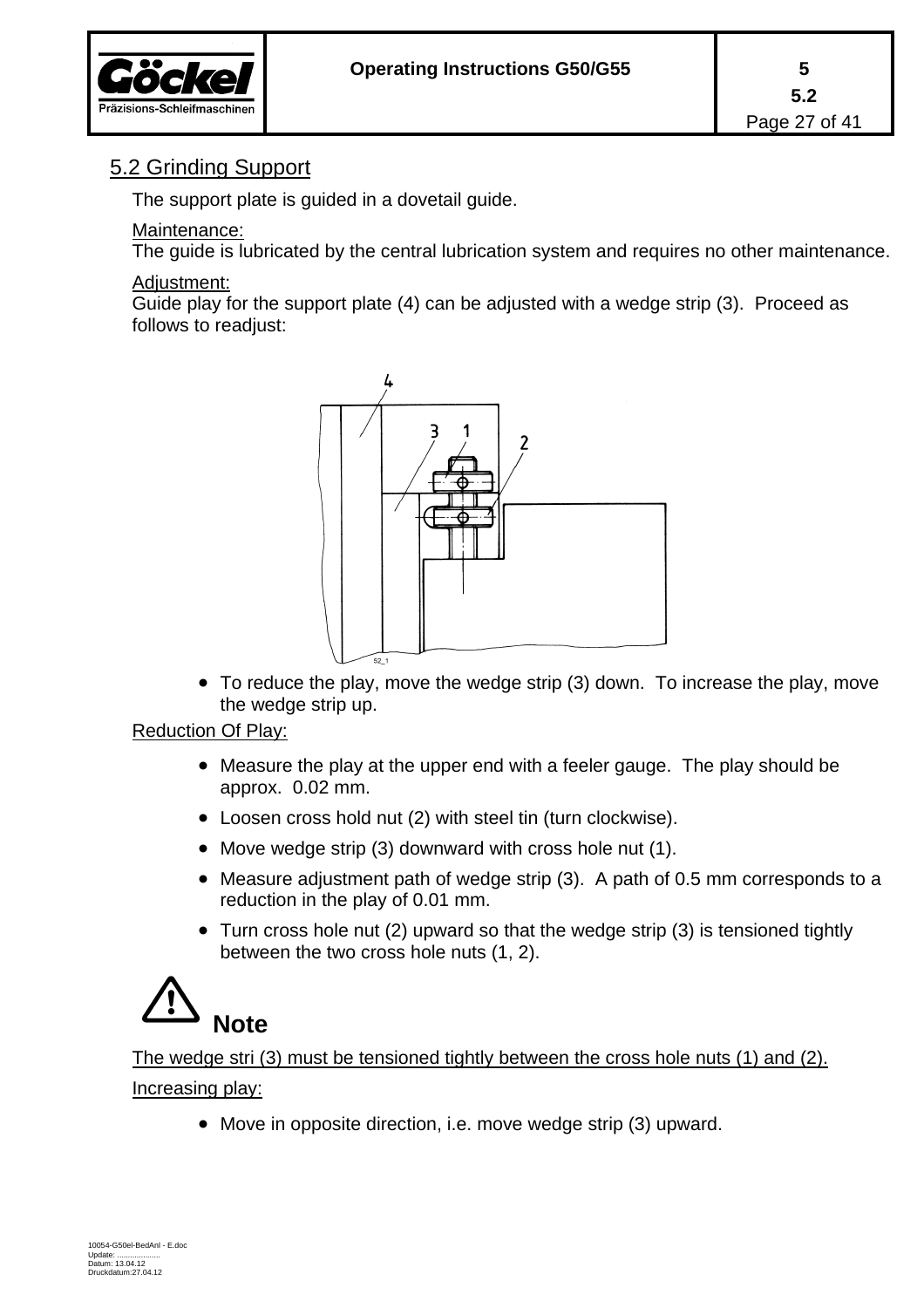



## 5.3 Adjustment of Support

The support plate is adjusted by a servo-motor, gear and threaded spindle. A double nut clamped with plate springs is located on the threaded spindle. The clamping ensures adjustment with minimum play. The spindle is lubricated by the central lubrication system; maintenance is not required. If the backlash becomes too great due to wear, the spring tension can be increased as follows:

- Unscrew front plate from support (4).
- Move support plate so that double nut (1) is in area of window (3).
- Remove hex. bolts (2).
- Using pin wrench, adjust upper double nut half (1) one whole counter clockwise.
- Screw hex. head bolts (2) back in.

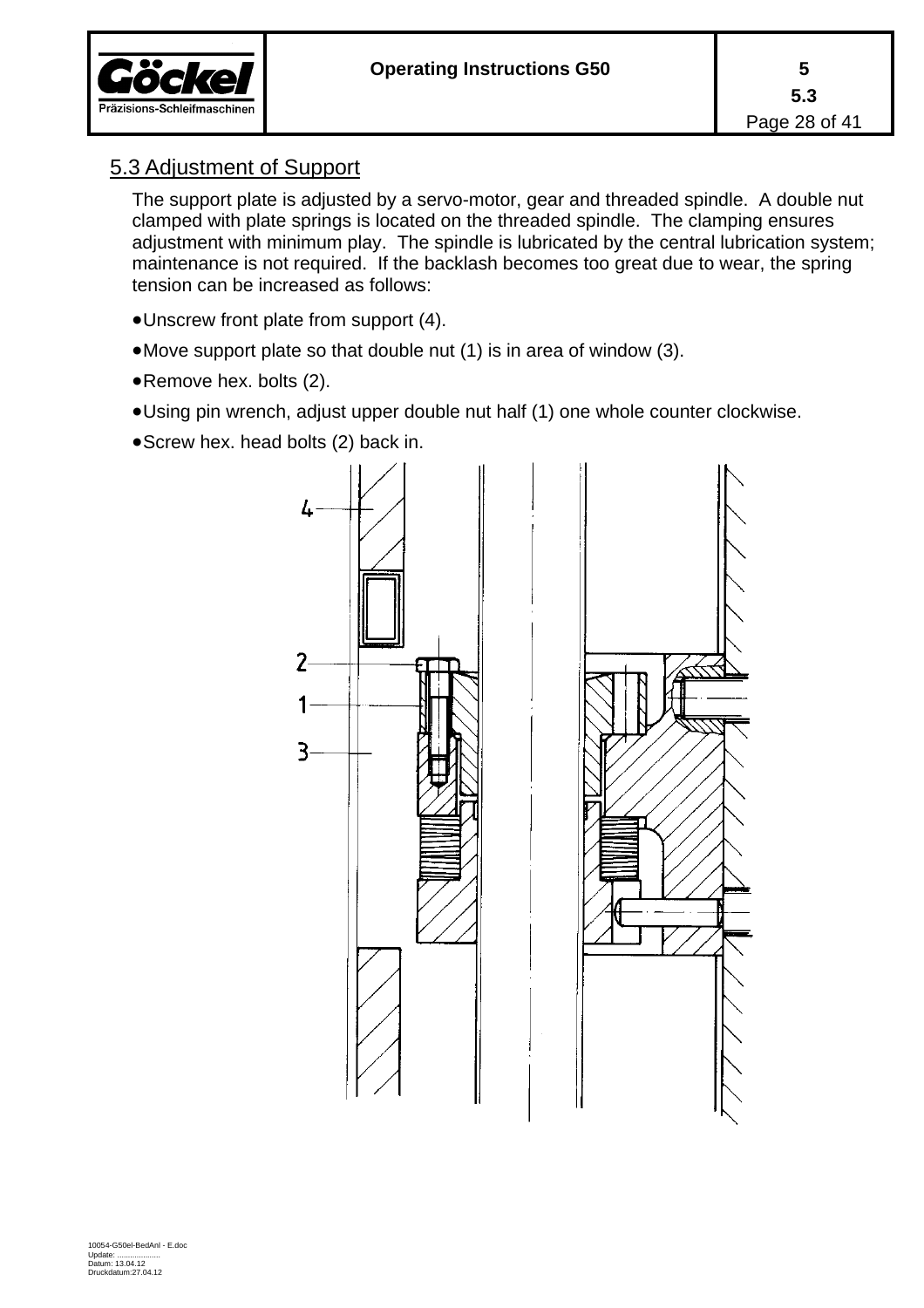

## 5.4 Propulsion Drive

The grinding carriage is driven by a servo-motor, V-belt drive, rack and pinion.

#### Maintenance:

Lubrication of rack (see lubrication chart) Checking V-belt (tension, condition)

Adjusting backlash in rack and pinion gear:

- Loosen clamping screws (1).
- Turn bearing sleeve (2) until markings coincide.
- $\bullet$  If wear is present, turn bearing sleeve until backlash is 0.1...0.15 mm
- Tighten clamping screws (1) tightly.



Do not adjust backlash to less than 0.1 mm!

#### Adjusting V-belt Tension

- Loosen clamping screws (4).
- Pull drive motor (5) outward by hand.
- Tighten clamping screws (4) tightly.

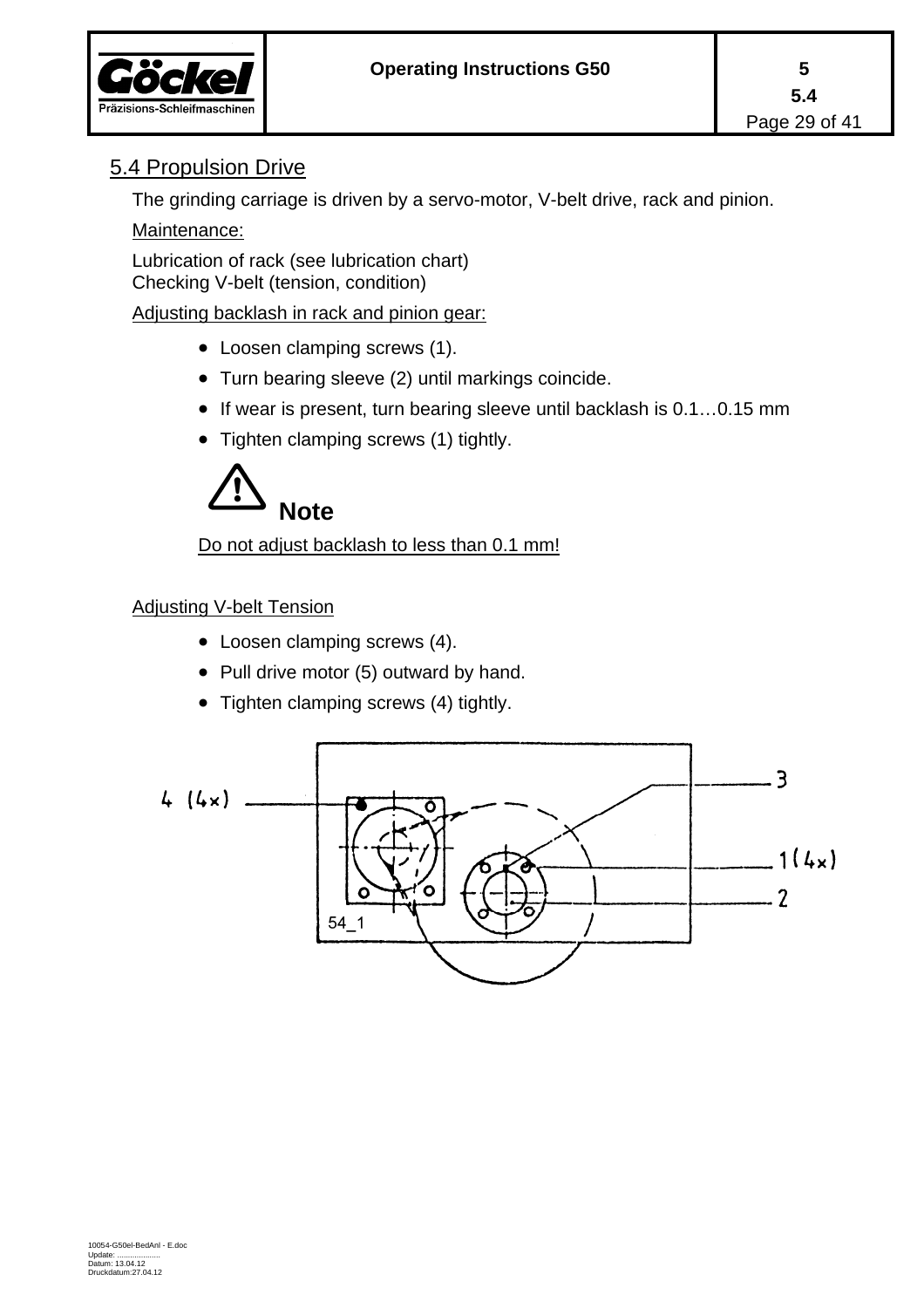

## 5.5 Rollers

The grinding carriage runs on hardened rollers with self aligning bearings. Adjustment is possible with eccentric bolts.

#### Adjustment:

Check the lateral play of the guide rollers at greater intervals. If the grinding carriage tends to cant when the direction is reversed, readjust the rollers.

#### Rollers (6)

The rollers (6) are located at the four corners of the grinding carriage. Adjustment is not required

#### Bottom Grip Rollers (3):

The bottom grip rollers (3) are located at the four corners of the grinding carriage.

The bottom grip rollers (3) should be adjusted so that they make light contact only with the guideway (4).

It should still be possible to turn the rollers by hand.

- Loosen clamping screws (1).
- Turn eccentric bolt (2) with pin wrench (2).
- Tighten clamping screws (1).

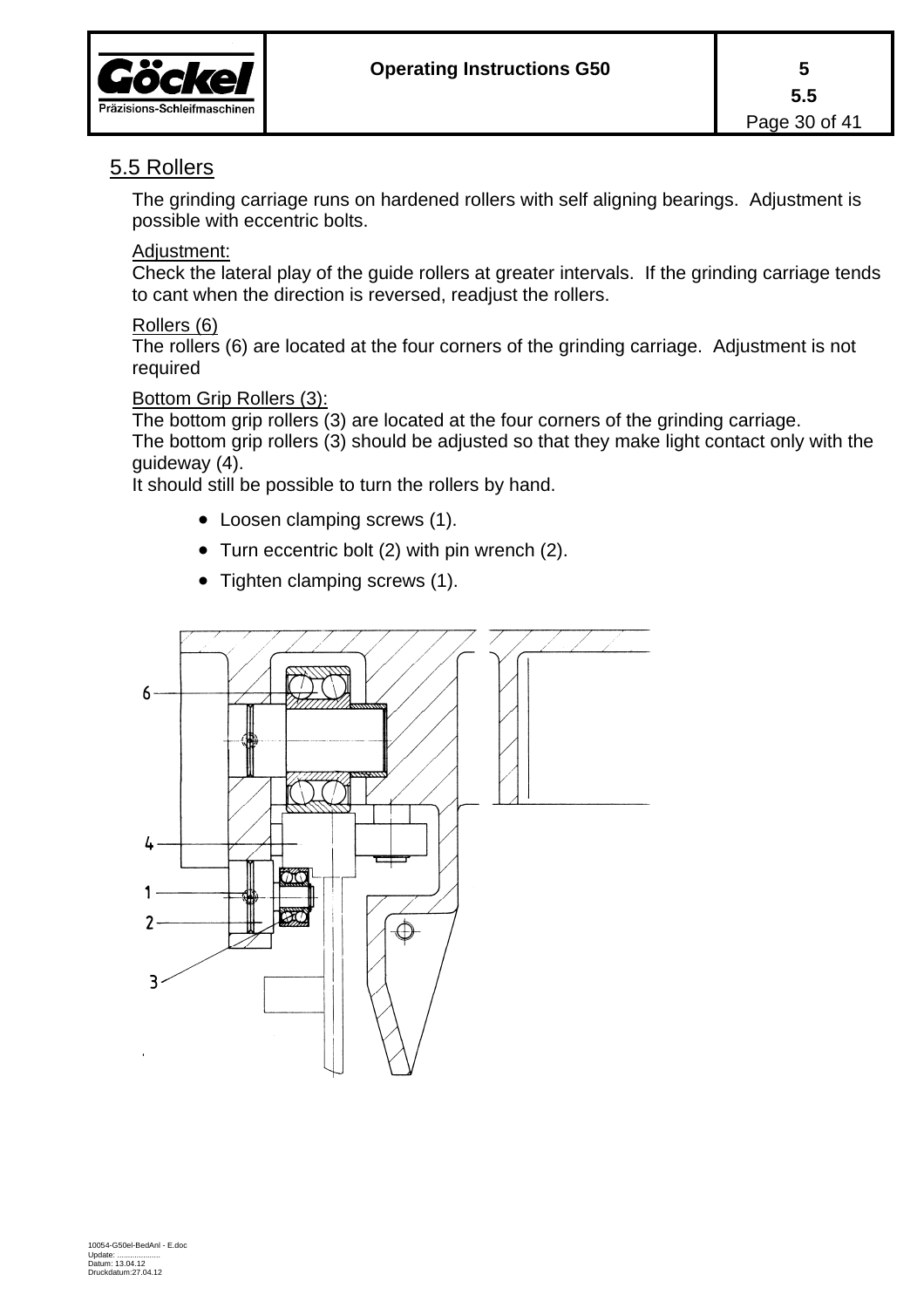

#### Lateral Guide Rollers (5):

The grinding carriage is guided by the rear guideway. One lateral guideroller (6) each is located on the left and right on the outside of the rear guideway. The rollers are adjusted so that the grinding carriage is aligned parallel to the guideway. Adjustment is not required. The two lateral guiderollers (5) on the inside rear are adjusted for light contact. To readjust, push the grinding carriage forward against the guideway and adjust the front lateral guiderollers (5) so that they make light contact.

- Loosen clamping screw (1).
- Adjust eccentric bolt (2) with pin wrench.



• Tighten clamping screws (1).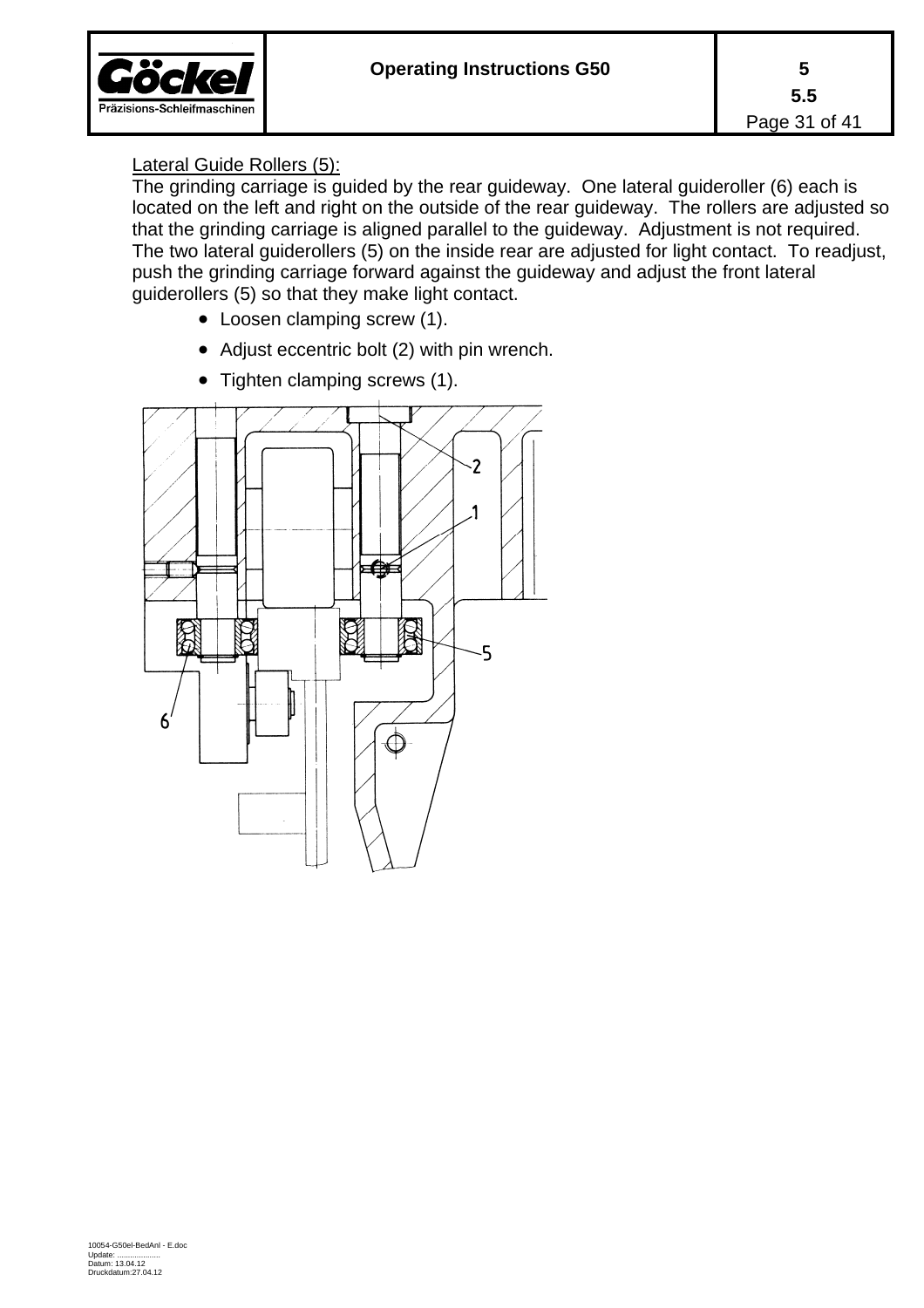

## 5.6 Cooling water system

Water with a water soluble grinding agent is used for cooling during grinding. Change the cooling water depending on the contamination.



Dispose of contaminated cooling water according to applicable local regulations. Clean reservoir and lines thoroughly.

#### 5.6.1 Magnetic filter

The contaminated cooling water flows through a permanent magnet drum (1). The magnetic particles sticks to the magnetic drum (1) and are pushed off by the wiper plate (2) and fall into a sludge cart.



#### Maintenance:

• Check wiper plate (2) for wear. If a large gap is present between the magnetic drum (1) and wiper plate (2), readjust the wiper plate (2).



Ensure that the wiper plate (2) does not press against the magnetic drum (1)

- Clean regularly. Before longer operating pauses, flush out the magnetic filter thoroughly and remove the discharge from the wiper plate (2).
- Change oil in drive gear according to lubrication chart, Chapter 5.12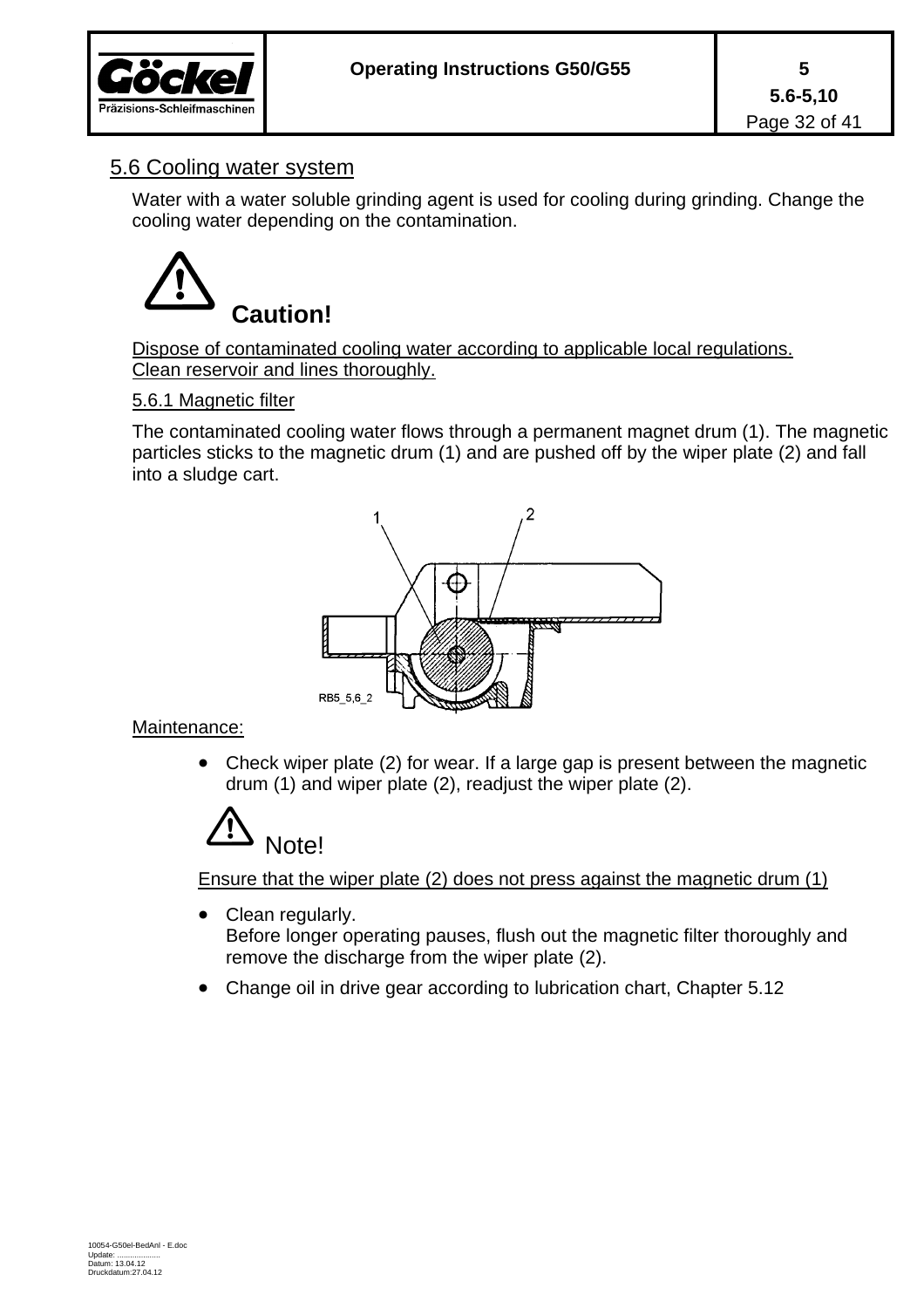

#### 5.6.2 Paper strip filter

The contaminated cooling water flows through the paper filter (1) running off of a roll in strip form. The paper filter (1) supported by a combination wire mesh strip (2) forms together with the latter a deep filter recess which allows continuous flow of the cooling water. Deposit of the contamination on the filter paper (1) clogs the filter causing the liquid level to rise. An adjustable float (3) controls transport of the paper filter (1) when the filter recess is full. This ensures that the filter paper (1) is regenerated automatically depending on the quantity of contamination.

#### Maintenance:

- Insert new filter paper roll (4).
- Empty sludge box (5).



When the roll of filter paper (4) is used up, insert a new roll of filter paper immediately, because the cooling water is no longer cleaned without filter paper (1).